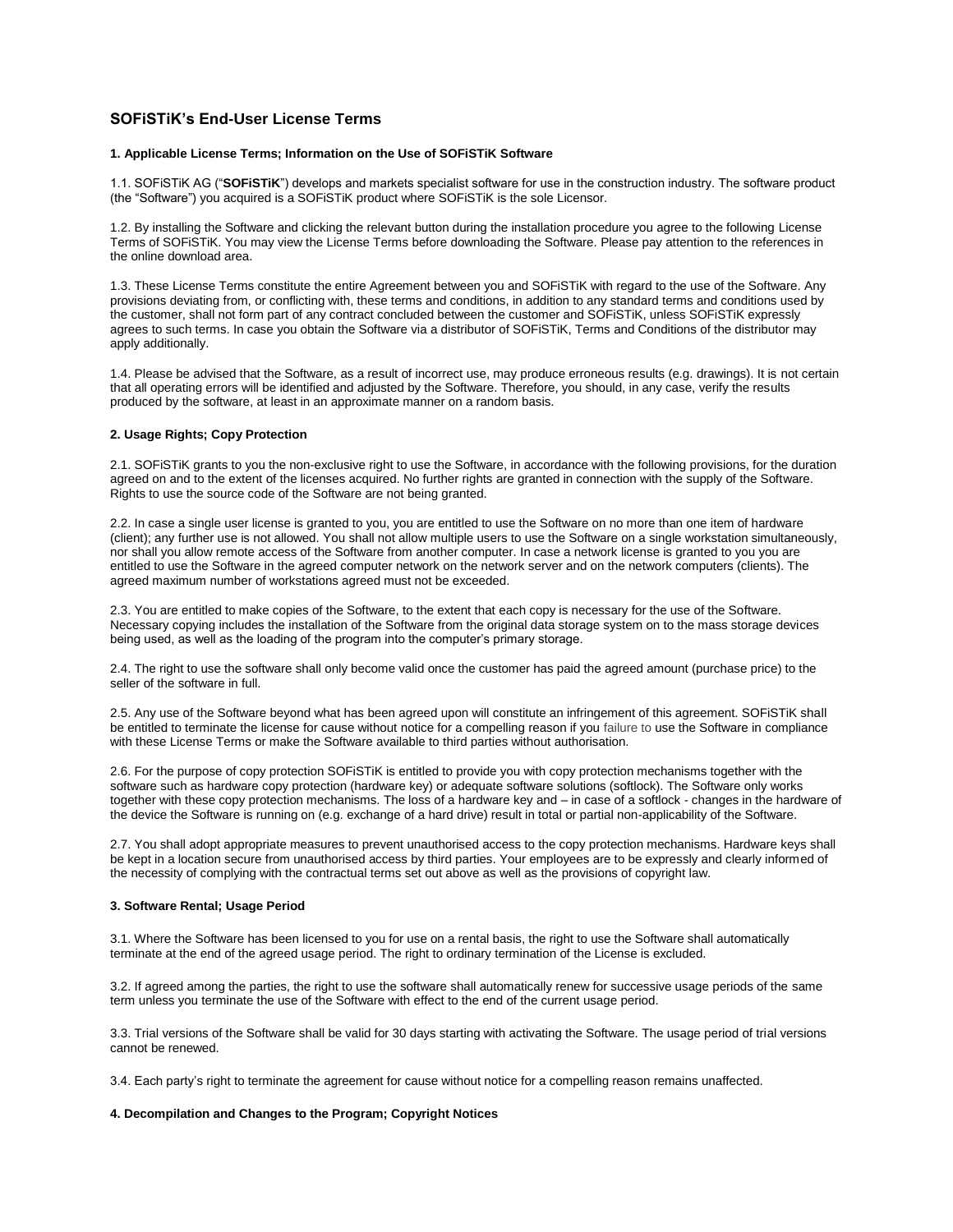4.1. The customer shall not translate the program code into other forms of code (decompilation) or employ other methods aimed at revealing the software's code in the various stages of its development (reverse engineering).

4.2. The customer is not entitled to remove or make alterations to copyright notices, serial numbers, or other features which serve to identify the software.

#### **5. No Transfer of the Software**

5.1. Where the Software has been licensed to you for use on a rental basis you must not make the software available to a third party, be it on a permanent or a temporary basis. This also applies even if no copies (including any backup copies) of the Software remain with you.

### **6. Defects of the Software**

6.1. For the use of Software, you directly obtained from SOFiSTiK the following provisions regarding defects of the Software apply. In case you obtain the Software via a distributor of SOFiSTiK, the distributor is contractually liable for any defects of the Software; Terms and Conditions of the distributor may apply additionally.

6.2. A material defect shall be deemed to exist if the Software deviates from the agreed quality in a manner that the use of the Software is more than slightly affected. If no specific quality has been agreed a material defect shall be deemed to exist where the Software is not capable for the use expected by you due to the description of the Software or where the Software is not capable for the ordinary use and is of a condition which is customary in software products of similar kind and which you can expect in this type of software.

6.3. The Software is free of defects in title if third parties are unable to assert any rights with regard to the Software or only the same rights granted to you in this license agreement.

6.4. If the Software is revealed to be defective, SOFiSTiK shall upon your notice remedy the defect in due course. SOFiSTiK shall be given opportunity – if required by the circumstances and with regard to the type of software and the type of defect on repeated occasions − to remedy the defect either through the rectification of the fault (repair) or replacement of the Software. SOFiSTiK shall decide at its sole discretion whether to repair or replace the Software. In the event that the Software is replaced, SOFiSTiK shall supply a new, current version of the Software. The current version of the Software is the one available for download from SOFiSTiK's update server on the day on which the replacement is provided to you. In case SOFiSTiK provides you with a reasonable method of avoiding or circumventing the effects of the defect (a workaround), this shall be considered as a rectification of the defect.

6.5. You shall only be entitled to terminate the agreement on the basis of an inability to use the Software pursuant to the agreement, if SOFiSTiK has been given sufficient opportunity to remedy any defect and SOFiSTiK refuses to remedy the defect, or the attempt to remedy the defect is unsuccessful, or if the remedy is unreasonable for you. A remedy through the replacement of the Software shall be unreasonable where there are significant differences between the scope of features possessed by the current version of the Software and those of the defect version and the adoption of the current version would lead to significant disadvantages for you. A difference in the scope of the Software's functions shall not be considered significant if the intended use of the Software is not impaired as a consequence of the difference.

6.6. In the event the Software is provided to you free of charge SOFiSTiK shall only be liable for damages that arise as a result of maliciously concealed material defects of the Software by SOFiSTiK.

### **7. General Liability**

7.1. Unlimited Liability: Fraunhofer shall be fully liable for damages caused intentionally or by gross negligence as well as for damages that arise from injury of life, body or health. SOFiSTiK shall also be liable in accordance with the German Product Liability Act (Produkthaftungsgesetz).

7.2. Otherwise the following limitation of liability shall apply: in the event of slight negligence on the part of SOFiSTiK, SOFiSTiK's liability is limited to cases of infringement of an essential contractual duty, discharge of which makes due implementation of the contract possible in the first place and adherence to which you can regularly expect (cardinal duty). The liability for damages as a result of slight negligent behavior is limited to the amount that was foreseeable and typical of the agreement at the time of conclusion of the agreement. The above limitations of liability shall also apply where SOFiSTiK is vicariously responsible for its employees and agents.

### **8. Miscellaneous**

8.1. If you operate a commercial business within the meaning of Sec. 1 (1) of the German Commercial Code (*Kaufmann im Sinne des Handelsgesetzbuchs*) or a statutory corporation or foundation under public law, the legal venue for all disputes arising from or in connection with these License Terms is Munich/Germany.

8.2. If you operate a commercial business within the meaning of Sec. 1 (1) of the German Commercial Code (*Kaufmann im Sinne des Handelsgesetzbuchs*) or a statutory corporation or foundation under public law, the place of performance for all duties and obligations arising from contracts between you and SOFiSTiK shall be the registered office of SOFiSTiK.